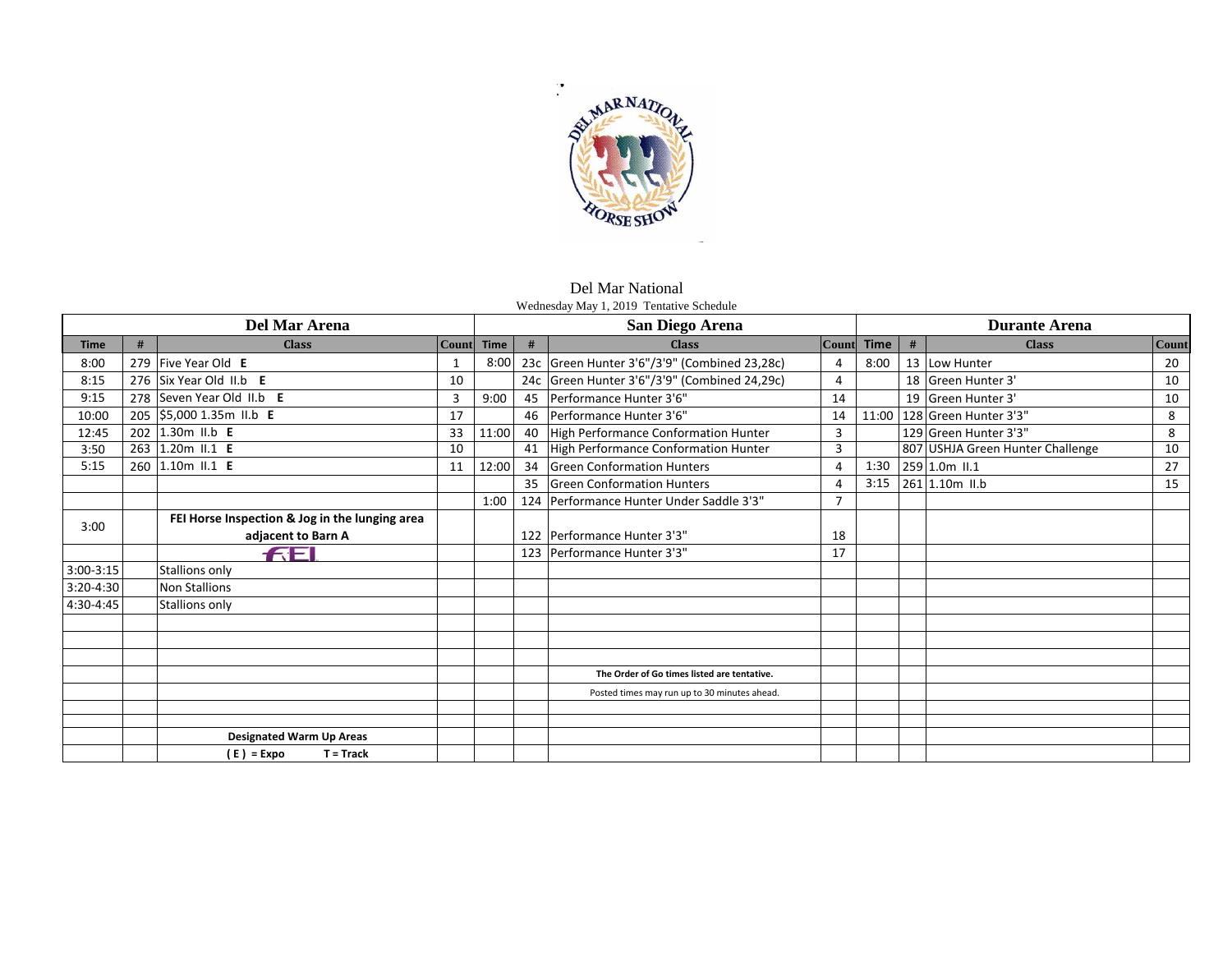| <b>Del Mar Arena</b> |                       |                                    |                                      |                                                      |  |  |
|----------------------|-----------------------|------------------------------------|--------------------------------------|------------------------------------------------------|--|--|
| #                    | <b>Time</b><br>Order  | <b>Horse</b>                       | <b>Rider</b>                         | Owner                                                |  |  |
|                      |                       | <b>Five Year Old</b>               |                                      |                                                      |  |  |
| 204                  |                       | 1 08:00am Jack Sparrow             | <b>Brienne Bute</b>                  | Ellerslie Equestrian Llc - Seattle                   |  |  |
| 186                  |                       | 1 08:15am Cabacento                | Jason Mcardle                        | Fairbanks Valley Farms LLC - Rancho Santa Fe         |  |  |
|                      |                       | <b>Six Year Old</b>                |                                      |                                                      |  |  |
| 580                  | 2 08:17am Gatsby      |                                    | John Pearce                          | Mary Poelman - Sandy                                 |  |  |
| 110                  |                       | 3 08:20am Dialensky                | <b>Christopher Fellers</b>           | Kimberly Bruce - Bend                                |  |  |
| 127                  |                       | 4 08:22am Macho-Blue PS            | Katie Harris                         | Katie Harris - Wilton                                |  |  |
| 150                  |                       | 5 08:25am California Sunshine      | Susan Artes                          | Alix Fargo - Altadena                                |  |  |
| 202                  |                       | 6 08:27am Rainland Flurry          | Audra Fleck-Snijders                 | Robert V. Fleck DVM, LLC - Woodinville               |  |  |
| 548                  |                       | 7 08:30am Irish Whiskey Z          | Carole Lessine                       | Moonlight Equestrian Inc - Pacific Palisades         |  |  |
| 493                  | 8 08:32am Isis ETC    |                                    | Ashlee Bond                          | Equine Trading Company - Tarzana                     |  |  |
| 607                  |                       | 9 08:35am Quentin Va               | Isabel Roth                          | Isabel Roth - Beverly Hills                          |  |  |
| 190                  | 10 08:37am Nikolina   |                                    | Jason Mcardle                        | Fairbanks Valley Farms LLC - Rancho Santa Fe         |  |  |
| 581                  | 11 08:40am Corsini    |                                    | John Pearce                          | Nicole Teague - Redondo Beach                        |  |  |
|                      |                       | <b>Seven Year Old</b>              |                                      |                                                      |  |  |
| 552                  | 1 09:15am Django      |                                    | Ali Leopold-Moreno                   | A. F. M. INVESTMENTS - Agoura Hills                  |  |  |
| 201                  |                       | 2 09:17am Rainland Quest           | Patrick Snijders                     | Robert V. Fleck DVM, LLC - Woodinville               |  |  |
| 362                  | 3 09:20am C'est Bon   |                                    | Kirsten Coe                          | Equine Trading Company - Tarzana                     |  |  |
|                      |                       | \$5,000 1.35m                      |                                      |                                                      |  |  |
| 207                  | 1 10:00am Evita       |                                    | Nicolas Hein Ruus                    | Spruce Meadows Ltd - Calgary                         |  |  |
| 276                  | 2 10:02am Luebbo      |                                    | Jamie Barge                          | Kylieco - Malibu                                     |  |  |
| 599                  | 3 10:05am Fleury      |                                    | Nicole Haunert                       | Magnolia Farms - Rancho Santa Fe                     |  |  |
| 529                  | 4 10:07am Colicchio   |                                    | Kenneth Vinther                      | Kenneth Vinther - Westlake Village                   |  |  |
| 340                  | 5 10:10am Foster 39   |                                    | Harley Brown                         | Alessandra Volpi - Redwood City                      |  |  |
| 155                  |                       | 6 10:12am Mr Sanchez               | Susan Artes                          | Susan Artes - South Pasadena                         |  |  |
| 118                  | 7 10:15am Cormann     |                                    | <b>Shelley Fellers</b>               | Shelley Fellers - Oregon City                        |  |  |
| 489                  |                       | 8 10:17am Only You de la Pierre Z  | Jamie Sailor                         | Penny Lane Farm LLC - Los Angeles                    |  |  |
| 604                  |                       | 9 10:20am Compassion               | Savannah Jenkins                     | Georgy Maskrey-Segesman - Somis                      |  |  |
| 617                  | 10 10:22am Quidano    |                                    | Jill Humphrey                        | Alexa Leong - Sacramento                             |  |  |
| 455                  | 11 10:25am Centstar   |                                    | <b>Mandy Porter</b>                  | Whitney Strachan - West Hollywood                    |  |  |
| 273                  | 12 10:27am Azuro 108  |                                    | Saree Gordon-Solanki                 | Tomboy Farms Llc - Santa Monica                      |  |  |
| 361                  |                       | 13 10:30am Tybo VD Tojopehoeve Z   | Kirsten Coe                          | E-Sport Llc - Johnston                               |  |  |
| 117                  | 14 10:32am Balboa SH  |                                    | <b>Richard Fellers</b>               | Shelley Fellers - Oregon City                        |  |  |
| 519                  | 15 10:35am Zelote Vdl |                                    | Tina Yates                           | Highpoint Farm Llc - Scottsdale                      |  |  |
| 447                  |                       | 16 10:37am Cochabamba              | Serena Anand                         | Serena Anand - Trabuco Canyon                        |  |  |
| 315                  | 17 10:40am High Five  |                                    | Joie Gatlin                          | High Voltage Farms LLC - Newport Beach               |  |  |
| 209                  |                       | 18 10:42am Chili Pepper            | Nicolas Hein Ruus                    | Spruce Meadows Ltd - Calgary                         |  |  |
| 227                  |                       | 19 10:45am Quintago VA             | Mariano Maggi                        | Uma O'Neill - Santa Cruz                             |  |  |
| 383                  |                       | 20 10:47am Bathsheba RC            | Nicole Haunert                       | Cherokee Show Horses Inc - Encinitas                 |  |  |
| 275                  | 21 10:50am Fioretti S |                                    | Jamie Barge                          | Jamie Barge - Malibu                                 |  |  |
| 350                  | 22 10:52am Apex       |                                    | Harley Brown                         | Emma Reichow - Menlo Park                            |  |  |
| 238                  | 23 10:55am Cilandro   |                                    | Adria Mashburn                       | Charlotte Mashburn - Bonsall                         |  |  |
| 528                  | 24 10:57am ACDC       |                                    | Cassio Rivetti                       | Jasmine Talley - Orange                              |  |  |
| 506                  |                       | 25 11:00am LV Chas Quintin         | <b>Kasey Ament</b>                   | Lornnah Investments LLC - Scottsdale                 |  |  |
| 169                  | 26 11:02am Chicago    |                                    | <b>Tracey Epp</b>                    | Tracey Epp -                                         |  |  |
| 536                  | 27 11:05am Lionel     |                                    | Custis Ferguson                      | Deaconhill LLC - Santa Barbara                       |  |  |
| 520                  |                       | 28 11:07am Dakar VDL               | Shawn Casady                         | Hkc Collection Llc - Lake Worth                      |  |  |
| 462                  | 29 11:10am Esperance  |                                    | Mickie Sage                          | Lucky Jack Farm Llc - Rancho Santa Fe                |  |  |
| 200                  |                       | 30 11:12am Rainland WH Calisto     | Audra Fleck-Snijders                 | Robert V. Fleck DVM, LLC - Woodinville               |  |  |
| 309                  |                       | 31 11:15am Disco Lady              | <b>Taylor Harris</b>                 | Harris Equestrian LLC - Las Vegas                    |  |  |
| 600                  | 32 11:17am Ceasar     |                                    | Tina Yates                           | Ace Equestrian - San Juan Capistrano                 |  |  |
| 508                  | 33 11:20am Gee Whiz   |                                    | Trudi Fletcher                       | Linda Smith - Laguna Beach                           |  |  |
| 535                  | 34 11:22am Centurion  |                                    | Sloan Elmassian<br>Nicolas Hein Ruus | Sloan Elmassian - La Canada Flintridge               |  |  |
| 210                  | 35 11:25am Cora       |                                    | Savannah Jenkins                     | Spruce Meadows Ltd - Calgary                         |  |  |
| 423                  |                       | 36 11:27am Bella Donna             |                                      | Georgy Maskrey-Segesman - Somis                      |  |  |
| 385<br>299           | 37 11:30am C-Ya       |                                    | Nicole Haunert                       | Paul Haunert - Encinitas                             |  |  |
|                      |                       | 38 11:32am Casper Mado             | Mariano Maggi                        | Uma O'Neill - Santa Cruz                             |  |  |
| 314                  |                       | 39 11:35am Calypso VD Zuuthoeve    | Laura Hite                           | Laura Hite - Trabuco Canyon                          |  |  |
| 231                  | 40 11:37am Cro        |                                    | Haley Schwab                         | Hh Stables Llc - San Francisco                       |  |  |
| 245                  | 42 11:42am Elertina   | 41 11:40am Kaiser Van Het Lambroek | Cassio Rivetti                       | Neil Jones Equestrian Inc - Wellington               |  |  |
| 540<br>410           |                       | 43 11:45am Jamica Van Kattebeek    | Erin Fry<br>The Equine Platform      | Erin Fry - Norco<br>The Equine Platform - Costa Mesa |  |  |
| 579                  |                       | 44 11:47am Seven Seas              | John Pearce                          | Karen Coyne - Los Angeles                            |  |  |
| 518                  |                       | 45 11:50am Durango VDL             | Shawn Casady                         | Highpoint Farm Llc - Scottsdale                      |  |  |
|                      |                       |                                    |                                      |                                                      |  |  |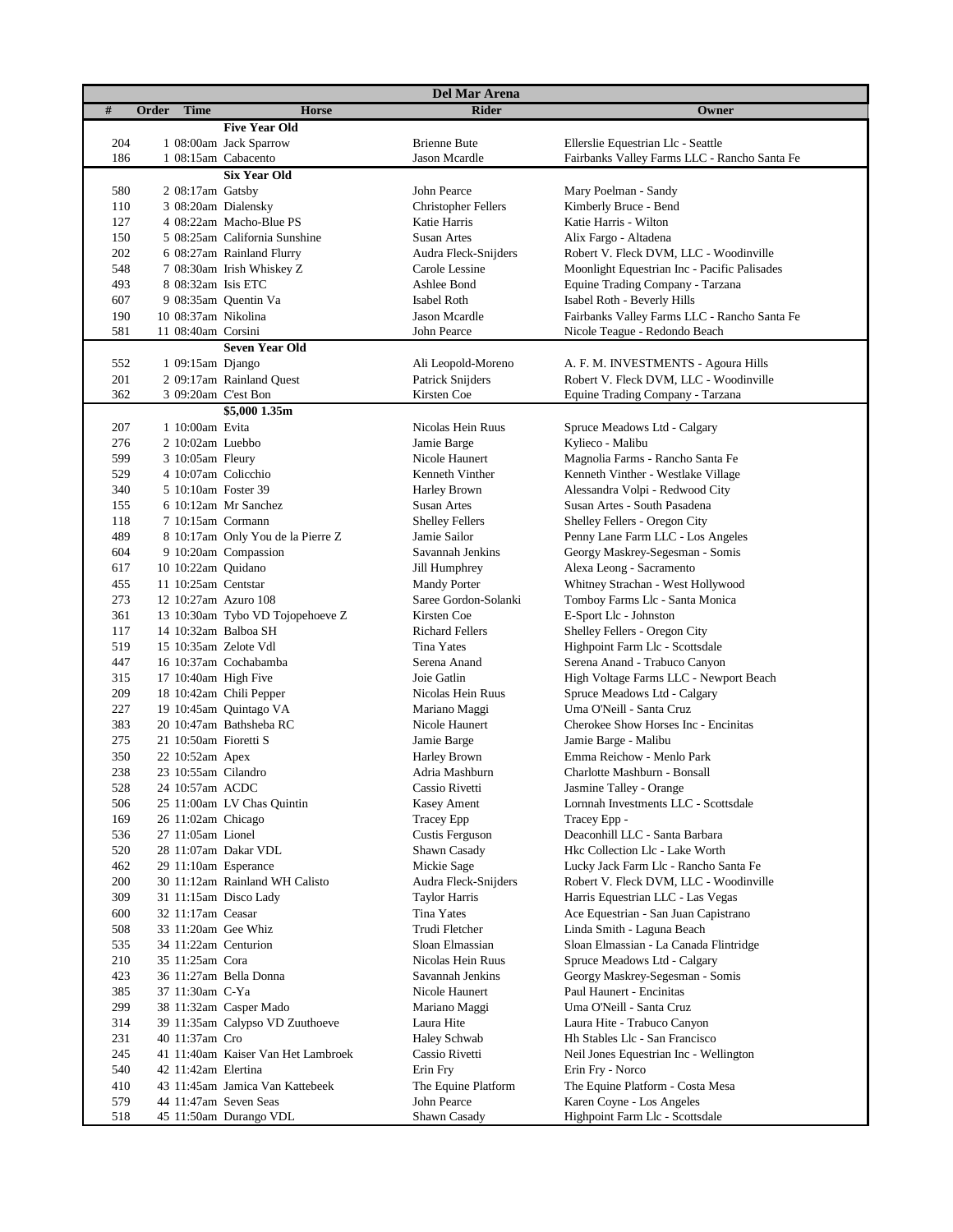|     |                         | 1.30 <sub>m</sub>                |
|-----|-------------------------|----------------------------------|
| 353 | 1 12:45pm Abadan        |                                  |
| 104 | 2 12:47pm Clarence      |                                  |
| 125 | 3 12:49pm Chafleur      |                                  |
| 111 | 4 12:51pm Irco          |                                  |
| 486 |                         | 5 12:54pm Penny Lane             |
| 568 | 6 12:56pm Ilan          |                                  |
| 529 | 7 12:58pm Colicchio     |                                  |
| 171 | 8 01:00pm Diamond       |                                  |
| 133 | 9 01:03pm Chacna        |                                  |
| 370 | 10 01:05pm Eleganto     |                                  |
| 475 | 11 01:07pm Black Jack   |                                  |
| 499 | 12 01:09pm Adele XIII   |                                  |
| 144 |                         | 13 01:12pm Billy Chatter         |
| 350 | 14 01:14pm Apex         |                                  |
| 553 |                         | 15 01:16pm Flash De Macheco      |
| 174 | 16 01:18pm Lasse 111    |                                  |
| 196 |                         | 17 01:21pm Coral Reef Top Gun    |
| 597 |                         | 18 01:23pm Fire Flash Tolitn     |
| 141 |                         | 19 01:25pm Oh My Goodness        |
| 168 | 20 01:27pm Calira       |                                  |
| 459 | 21 01:30pm Lanciano 81  |                                  |
| 129 |                         | 22 01:32pm Juweel Van Maarle     |
| 103 | 23 01:34pm Mojo         |                                  |
| 412 |                         | 24 01:36pm Belize D'Ive Z        |
| 487 | 25 01:39pm Colmantino   |                                  |
| 229 | 26 01:41pm Edelweiss    |                                  |
| 114 |                         | 27 01:43pm Wordsworth II         |
| 128 | 28 01:45pm Quaitana     |                                  |
| 115 | 29 01:48pm Cascalido    |                                  |
| 570 | 30 01:50pm Quatar       |                                  |
| 351 | 31 01:52pm Cubiki       |                                  |
| 175 | 32 01:54pm Callboy 13   |                                  |
| 197 |                         | 33 01:57pm Coral Reef Follow Me  |
| 367 | 34 01:59pm Ircos IV     |                                  |
| 143 |                         | 35 02:01pm Billy Mexico          |
| 615 |                         | 36 02:03pm Skara Glen's Presence |
| 273 | 37 02:06pm Azuro 108    |                                  |
| 498 | 38 02:08pm Fatibello    |                                  |
| 236 | 39 02:10pm Deluxento    |                                  |
| 364 |                         | 40 02:12pm Fraulein ETC          |
| 230 |                         | 41 02:15pm Comanche Bay          |
| 352 |                         | 42 02:17pm Forever Alve          |
| 169 | 43 02:19pm Chicago      |                                  |
| 187 |                         | 44 02:21pm Da's Mooi Man         |
| 310 | 45 02:24pm Diacando     |                                  |
| 243 | 46 02:26pm Chacco       |                                  |
|     |                         | 47 02:28pm Double O Seven 7      |
| 234 | 48 02:30pm Ouanta       |                                  |
| 559 |                         |                                  |
| 446 | 49 02:33pm Brandee      |                                  |
| 612 |                         | 50 02:35pm Foreign Exchange      |
| 460 | 51 02:37pm Unique Star  |                                  |
| 506 |                         | 52 02:39pm LV Chas Quintin       |
| 292 | 53 02:42pm Canberra     |                                  |
| 148 |                         | 54 02:44pm Grandeur WP           |
| 439 | 55 02:46pm Evolinus     |                                  |
| 611 |                         | 56 02:48pm E La Carla H          |
| 340 | 57 02:51pm Foster 39    |                                  |
| 274 | 58 02:53pm Ebony        |                                  |
| 524 | 59 02:55pm Rammstein    |                                  |
| 361 |                         | 60 02:57pm Tybo VD Tojopehoeve   |
| 610 | 61 03:00pm Daytona      |                                  |
| 428 | 62 03:02pm Quality Iris |                                  |
| 465 | 63 03:04pm Clayborne    |                                  |
| 514 | 64 03:06pm Diableur     |                                  |
| 560 |                         | 65 03:09pm Simpatica 33          |
| 464 |                         | 66 03:11pm Golden Power W        |

Katie Harris Katie Harris - Wilton  $1111$   $1111$   $1111$   $1111$   $1111$   $1111$   $1111$   $1111$   $1111$   $1111$   $1111$   $1111$   $1111$   $1111$   $1111$ Jamie Taylor Spyglass Hill - Carmel Meredith Ellis Meredith Ellis - Surrey Tracey Epp Tracey Epp -114 27 01:43pm Wordsworth II Christopher Fellers Kimberly Bruce - Bend Katie Harris Katie Harris - Wilton Jamie Taylor Jt Equine - Tarzana 175 Meredith Ellis 175 Meredith Ellis - Surrey Tracey Epp Tracey Epp -2 Kirsten Coe E-Sport Llc - Johnston

Harley Brown Harley Brown Equestrian Inc. - Redwood City Maggie Kehring Maggie Kehring - Redwood City Jamie Sailor Michael Edrick - Agoura Hills Kaitlin Campbell Sws Training & Sales - Carlsbad Kenneth Vinther Kenneth Vinther - Westlake Village 171 Melody Liu Melody Liu - San Marino Enrique Gonzalez Enrique Gonzalez - Encinitas Guy Thomas Sophia Siegel - Portola Valley Bruno Diniz Das Neves Bruno Diniz Das Neves - Del Mar Vani Khosla <sup>Vani</sup> Khosla - Portola Valley 350 14 01:14pm Apex Harley Brown Emma Reichow - Menlo Park Ali Leopold-Moreno A. F. M. INVESTMENTS - Agoura Hills Gwendolyn Sontheim Coral Reef Ranch Llc - Hopkins Zazou Hoffman Carolyn Mittler - Woodland Hills 141 1915 1914 1915 1914 1915 1914 1915 1916 1917 1918 1919 1914 1915 1916 1917 1918 1919 1919 1919 191 459 21 01:30pm Lanciano 81 Hanna Mauritzson Ritz Fuente Llc - Jackson 129 Sabine Cooper Sabine Cooper - Carlsbad Maggie Kehring Kehring Family - Redwood City Kaitlin Campbell Sweet Oak Farm - Wellington Jamie Sailor **Open Gate Equine - Bend** Uma O'Neill Uma O'Neill - Santa Cruz 115 29 Shelley Fellers Reed Dinger - Lake Oswego 351 31 01:52pm Cubiki Harley Brown Emma Reichow - Menlo Park II Gwendolyn Sontheim Coral Reef Ranch Llc - Hopkins Everardo Hegewisch Everardo Hegewisch - San Diego Vani Khosla <sup>Vani</sup> Khosla - Portola Valley 615 36 02:03pm Skara Glen's Presence Joie Gatlin Skara Glen'S Stables - Pittsburgh Saree Gordon-Solanki Tomboy Farms Llc - Santa Monica Bruno Diniz Das Neves Bruno Diniz Das Neves - Del Mar Craig Starr Mandy Porter - Encinitas  $364$  544  $364$  544  $40$  544  $50$  644  $40$  644  $50$  644  $50$  644  $50$  644  $50$  644  $50$  644  $50$  644  $50$  644  $50$  644  $50$  644  $50$  644  $50$  644  $50$  644  $50$  644  $50$  644  $50$  644  $50$  644  $50$  644  $50$  644  $50$  644  $50$ Macella O'Neill Macella O'Neill - Calistoga 352 42 02:17pm Forever Alve Harley Brown Emma Reichow - Menlo Park Jason Mcardle Fairbanks Valley Farms LLC - Rancho Santa Fe Taylor Harris **1111 1120 1121 1131 1131 1131 1132 1133 114** 12:24 Taylor Harris Equestrian LLC - Las Vegas Carly Anthony Neil Jones Equestrian Inc - Wellington 234 Haley Schwab Hh Stables Llc - San Francisco Leslie Steele Natalie Rae Medlock - Orange Serena Anand Serena Anand - Trabuco Canyon 612 50 02:35pm Foreign Exchange Ali Nilforushan Colin Mcintosh - Redwood City 460 51 02:37pm Unique Star Hanna Mauritzson Ritz Fuente Llc - Jackson Kasey Ament Lornnah Investments LLC - Scottsdale 292 53 02:42pm Canberra Stella Wasserman Stella Wasserman - Beverly Hills 148 Bretton Chad Stone Ridge Farms Llc - Wellington Delaney Batter Delaney Batter - Rancho Santa Fe Angel Karolyi Elizabeth Kilham - Nicasio 340 57 02:51pm Foster 39 Harley Brown Alessandra Volpi - Redwood City Saree Gordon-Solanki Tomboy Farms Llc - Santa Monica Jasmine Talley Rocking Basilisk Farm Llc - Orange Gabrielle Applegate Arwen Stables - San Francisco Ty Simpson Simpson Show Jumping - Royal Palm Beach Adrienne Tessary Brynna Snyder - San Diego 514 64 03:06pm Diableur Emma Waldfogel Emma Waldfogel - Palo Alto Wendy Lee Thompson Wendy Lee Thompson - Solana Beach 464 66 03:11pm Golden Power W Emma Crosbie Emma Crosbie - San Diego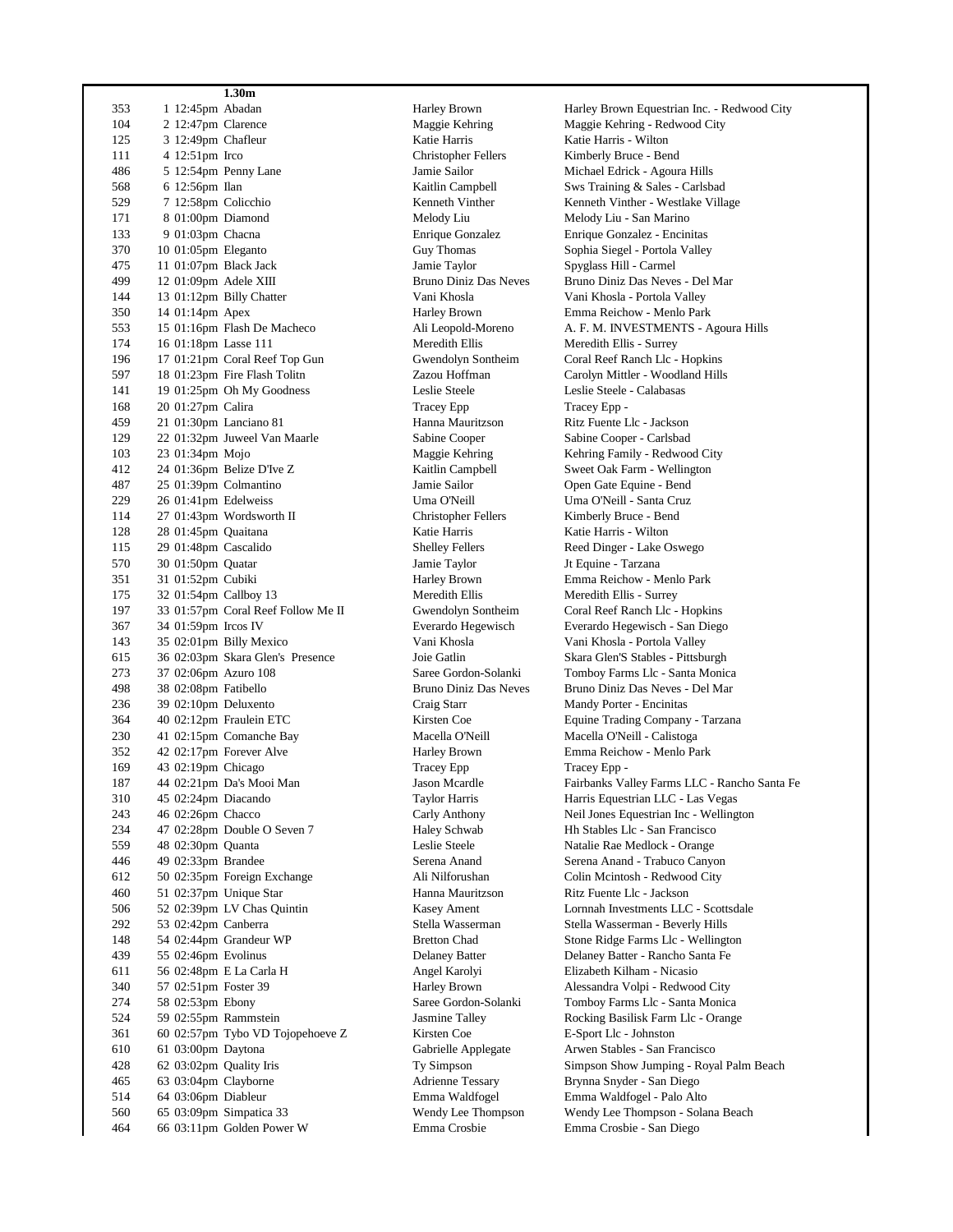| 379 | 67 03:13pm Certain VD Begijnakker        | Zume Gallaher          | Blue Gate Stables Llc - Windsor         |
|-----|------------------------------------------|------------------------|-----------------------------------------|
| 242 | 68 03:15pm Genesis                       | Carly Anthony          | Neil Jones Equestrian Inc - Wellington  |
| 450 | 69 03:18pm April Moon                    | Angel Karolyi          | Silver Raven Farms - Malibu             |
| 527 | 70 03:20pm Rivaux                        | Haley Schwab           | Hh Stables Llc - San Francisco          |
| 347 | 71 03:22pm Hawai Van Paemel              | Harley Brown           | Cate Tomlinson - Atherton               |
| 525 | 72 03:24pm Queen                         | Jasmine Talley         | Rocking Basilisk Farm Llc - Orange      |
| 245 | 73 03:27pm Kaiser Van Het Lambroek       | Cassio Rivetti         | Neil Jones Equestrian Inc - Wellington  |
| 609 | 74 03:29pm Baraka                        | Gabrielle Applegate    | Nayel Nassar - San Diego                |
|     | 1.20 <sub>m</sub>                        |                        |                                         |
| 348 | 1 03:50pm Zandigo                        | Olivia Brown           | Claire Archer - Atherton                |
| 131 | 2 03:51pm Cloud VA                       | Sabine Cooper          | Sabine Cooper - Carlsbad                |
| 119 | 3 03:53pm Bentlis                        | <b>Richard Fellers</b> | The Bentlis Group - Oregon City         |
| 199 | 4 03:55pm Coral Reef Fundskerl 3         | Gwendolyn Sontheim     | Coral Reef Ranch Llc - Hopkins          |
| 485 | 5 03:57pm Leotie                         | Jamie Sailor           | Shyenne Bryant - Shakopee               |
| 145 | 6 03:58pm Billy Quartz                   | Vani Khosla            | Vani Khosla - Portola Valley            |
| 392 | 7 04:00pm Comanchero M                   | Rachel Torok           | Rachel Torok - San Juan Capistrano      |
| 295 | 8 04:02pm Evita du Vert Vallon           | Sarah Durrer           | Sarah Durrer - Pasadena                 |
| 180 | 9 04:04pm Quite an Art                   | Karrie Rufer           | Morning Star Sporthorses Llc - Woodland |
| 552 | 10 04:05pm Django                        | Ali Leopold-Moreno     | A. F. M. INVESTMENTS - Agoura Hills     |
| 559 | 11 04:07pm Quanta                        | Leslie Steele          | Natalie Rae Medlock - Orange            |
| 165 | 12 04:09pm Juanita                       | <b>Brooke Levy</b>     | Highpoint Farm Llc - Scottsdale         |
| 387 | 13 04:11pm Romeo Du Paradis              | Krista Borgers         | Brookelane Farms Llc - Santa Barbara    |
| 345 | 14 04:12pm Edam                          | Olivia Brown           | Caroline Burke - Atherton               |
| 253 | 15 04:14pm Elitermo                      | Kevin Lemke            | Anna Moellenhoff - Dana Point           |
| 526 | 16 04:16pm Basilisk                      | Jasmine Talley         | Rocking Basilisk Farm Llc - Orange      |
| 176 | 17 04:18pm Castros                       | Zazou Hoffman          | Meredith Ellis - Surrey                 |
| 132 | 18 04:19pm Quantas                       | Sabine Cooper          | Sabine Cooper - Carlsbad                |
| 101 | 19 04:21pm Cessna                        | <b>Richard Fellers</b> | Maggie Kehring - Redwood City           |
| 391 | 20 04:23pm Clavius                       | <b>Rachel Torok</b>    | Rachel Torok - San Juan Capistrano      |
| 198 | 21 04:25pm Coral Reef Conveni's Carlotta | Gwendolyn Sontheim     | Coral Reef Ranch Llc - Hopkins          |
| 596 | 22 04:26pm Easter HBC                    | Jamie Sailor           | Patricia Manze - Sherman Oaks           |
| 341 | 23 04:28pm La Corunja 6                  | Alessandra Volpi       | Alessandra Volpi - Redwood City         |
| 393 | 24 04:30pm Vancouver IV                  | Lane Clarke            | Southland Stables Llc - Aiken           |
| 537 | 25 04:32pm For Secret Pleasure           | Mari Gromkowski        | Caliber Show Jumpers Llc - Del Mar      |
| 363 | 26 04:33pm Eliza Etc                     | Kirsten Coe            | Equine Trading Company - Tarzana        |
| 513 | 27 04:35pm Cash                          | Olivia Brown           | Olivia Brown - Redwood City             |
| 147 | 28 04:37pm Bright                        | <b>Bretton Chad</b>    | Stone Ridge Farms Llc - Wellington      |
| 252 | 29 04:39pm Collins                       | Kevin Lemke            | Anna Moellenhoff - Dana Point           |
| 524 | 30 04:40pm Rammstein                     | Jasmine Talley         | Rocking Basilisk Farm Llc - Orange      |
| 512 | 31 04:42pm Soldier Boy                   | Trudi Fletcher         | Jo Lotsoff - Rancho Santa Fe            |
| 616 | 32 04:44pm Candiamant Z                  | Zazou Hoffman          | Meredith Ellis - Surrey                 |
| 381 | 33 04:46pm Durango VDM                   | Jill Farinsky          | Jill Farinsky - San Diego               |
| 594 | 34 04:47pm Dynamic                       | Ashley Friedland       | Ashley Friedland - Pasadena             |
| 591 | 35 04:49pm Caleo 5                       | Carly Anthony          | Neil Jones - Wellington                 |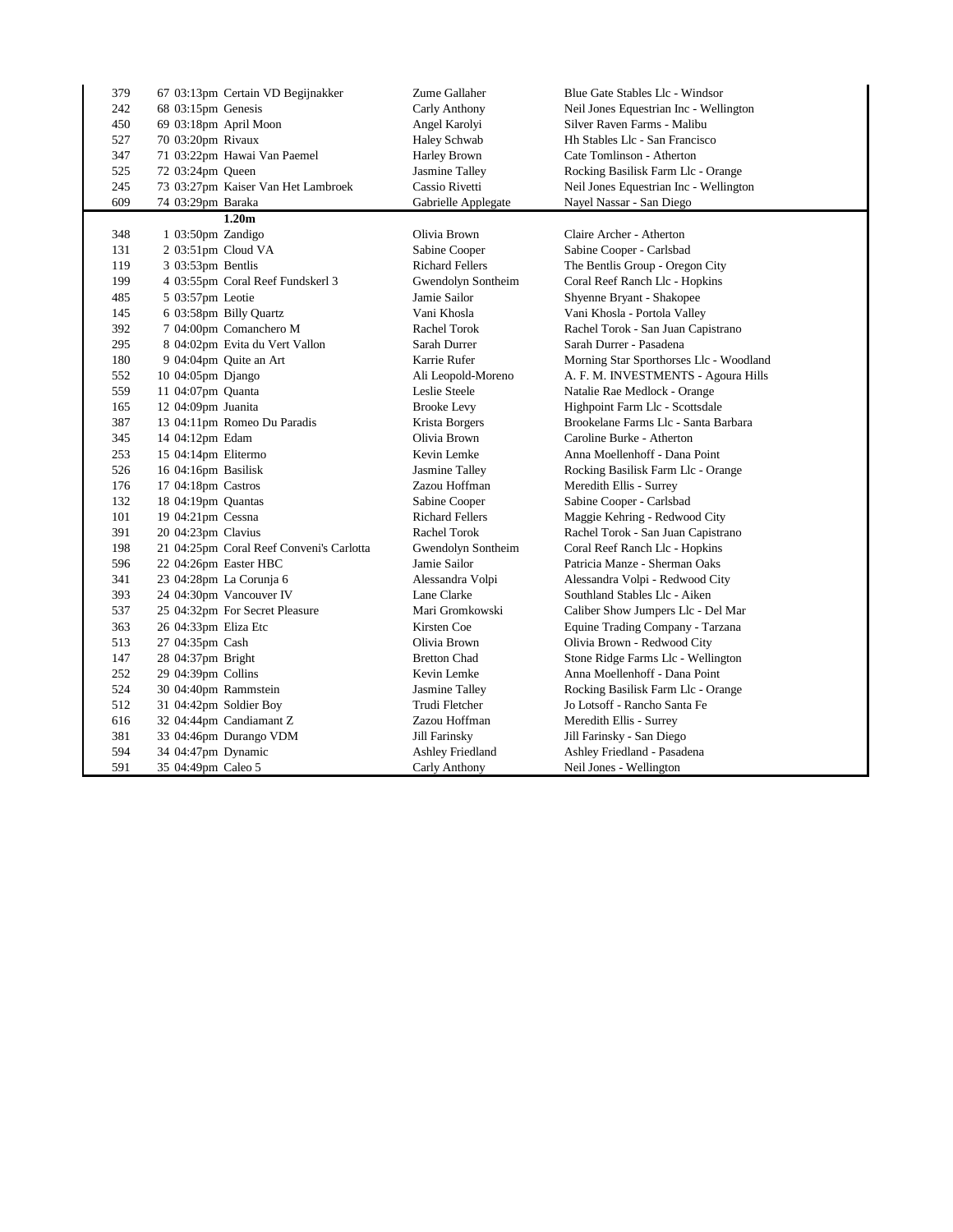|     |                       | 1.10 <sub>m</sub>             |                            |                                        |
|-----|-----------------------|-------------------------------|----------------------------|----------------------------------------|
| 414 | 1 05:15pm Colonie     |                               | Kaitlin Campbell           | Ashley Marshall - Moro                 |
| 253 | 2 05:16pm Elitermo    |                               | Kevin Lemke                | Anna Moellenhoff - Dana Point          |
| 173 |                       | 3 05:18pm Championne Du Lesme | Michael Hebert             | Jennifer Fine Marone - Los Angeles     |
| 167 | 4 05:20pm Viareggio   |                               | Alicia Saxton              | Woodgrove Farm - Carlsbad              |
| 393 |                       | 5 05:22pm Vancouver IV        | Krista Borgers             | Southland Stables Llc - Aiken          |
| 511 | 6 05:23pm Lucent      |                               | Trudi Fletcher             | Constance Kilmartin - Encinitas        |
| 203 | 7 05:25pm Popeye      |                               | Patrick Snijders           | Shannon West - Redmond                 |
| 323 | 8 05:27pm Casario 4   |                               | Joie Gatlin                | Monarch Farms LLC - San Clemente       |
| 413 | 9 05:29pm Insight     |                               | Kaitlin Campbell           | <b>Balmoral - Los Angeles</b>          |
| 500 |                       | 10 05:30pm Wiskemann Z        | Jenny Karazissis           | Natalie James - Gardena                |
| 109 |                       | 11 05:32pm Crazy For Crown    | Kimberly Bruce             | Kimberly Bruce - Bend                  |
| 283 |                       | 12 05:34pm Charlie Boy        | Karli Postel               | Jorge Hidalgo Duran - West Hollywood   |
| 270 |                       | 13 05:36pm Dazzling Jack      | Kevin Lemke                | Woodgrove Farm - Carlsbad              |
| 152 | 14 05:37pm Cantador   |                               | Susan Artes                | Dagne Hollander - Los Angeles          |
| 381 |                       | 15 05:39pm Durango VDM        | Jill Farinsky              | Jill Farinsky - San Diego              |
| 107 |                       | 16 05:41pm Mr. Miracle Man    | Maggie Kehring             | Katie Kehring - Redwood City           |
| 113 | 17 05:43pm Ninya 2    |                               | <b>Christopher Fellers</b> | Kimberly Bruce - Bend                  |
| 613 | 18 05:44pm Lancelot   |                               | Katie Taylor               | Noteworthy Horses - Trabuco Canyon     |
| 401 |                       | 19 05:46pm Dana De Eclipse    | Lexi Wedemeyer             | Morgan Hill Partners - Del Mar         |
| 416 |                       | 20 05:48pm Stakkato Onyx      | Kaitlin Campbell           | Kaitlin Campbell - San Marcos          |
| 105 | 21 05:50pm Qualisy    |                               | Elicia Putnam              | Elicia Putnam - Bend                   |
| 205 |                       | 22 05:51pm Rainland Wilrona   | Patrick Snijders           | Robert V. Fleck DVM, LLC - Woodinville |
| 388 | 23 05:53pm Kessel Run |                               | Lane Clarke                | Constance Farmer - Parker              |
| 344 | 24 05:55pm Winnietou  |                               | Caroline Burke             | Laura Gerst - Los Altos                |
| 284 | 25 05:57pm Verdi      |                               | Karli Postel               | Jorge Hidalgo Duran - West Hollywood   |
| 194 | 26 05:58pm Isola      |                               | <b>Bretton Chad</b>        | Coral Reef Ranch Llc - Hopkins         |
| 539 | 27 06:00pm Fernando   |                               | Joie Gatlin                | Elicia Edgar - Calgary                 |
| 574 |                       | 28 06:02pm Bachelor Lad       | Kevin Lemke                | Estancia Farms Inc - Petaluma          |
| 603 | 29 06:04pm Contendra  |                               | Kaitlin Campbell           | Sawyer Evans - Bozeman                 |